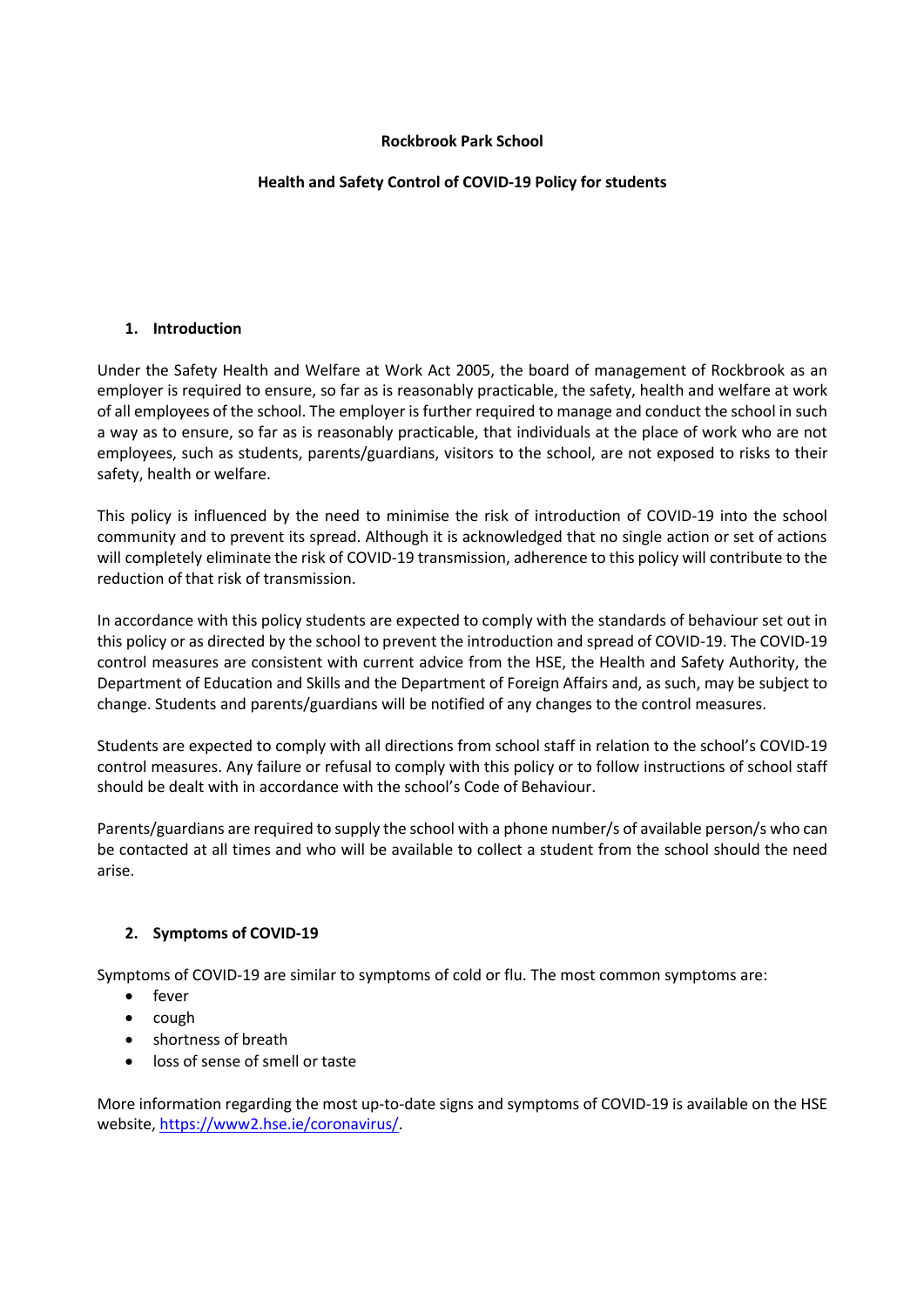# **3. Standards of Behaviour expected of students to help prevent the introduction or spread of COVID - 19 in the school**

| <b>Standards of Behaviour expected of students</b>                                                                                                            |
|---------------------------------------------------------------------------------------------------------------------------------------------------------------|
| Students are expected to comply with any control measures directed by the school to prevent the                                                               |
| introduction and spread of COVID-19, including, but not limited to:                                                                                           |
|                                                                                                                                                               |
| maintaining a social-distance of at least 1 metre and where possible, 2 metres, from other<br>٠                                                               |
| students and staff;                                                                                                                                           |
| wearing a face covering (applicable at post-primary level). All students at post-primary level,<br>٠                                                          |
| are required to wear a face covering subject to a limited number of exceptions set out in                                                                     |
| relevant Department of Education guidance. Face coverings must not contain any                                                                                |
| slogans/logos/images that may cause upset or be deemed offensive to any member of the                                                                         |
| school community.                                                                                                                                             |
| performing hand hygiene with a hand sanitiser on entering the school.<br>٠                                                                                    |
| repeating hand-hygiene at regular intervals throughout the school day and when directed by<br>$\bullet$                                                       |
| school staff;                                                                                                                                                 |
| maintaining good respiratory-hygiene. In this regard students should:<br>$\bullet$                                                                            |
| cover nose/mouth with a tissue when coughing/sneezing and dispose of used tissue in<br>$\circ$<br>waste bin and perform hand hygiene                          |
| cough or sneeze into the inner elbow (upper sleeve) rather than into the hand, if no tissues<br>$\circ$                                                       |
| are available.                                                                                                                                                |
| keep contaminated hands away from the eyes and nose<br>$\circ$                                                                                                |
| carry out hand hygiene after contact with respiratory secretions and contaminated<br>$\circ$                                                                  |
| objects/materials                                                                                                                                             |
| not spit or deliberately cough or sneeze at or towards any other person in the school<br>$\circ$                                                              |
|                                                                                                                                                               |
| not sharing materials or stationery, such as pens, calculators, rulers, etc. with other students;<br>٠                                                        |
| not attending school for 14 days after returning from travel out of the country in line with<br>٠                                                             |
| Government guidelines for travel;                                                                                                                             |
| not attending school if displaying COVID-19 like symptoms and remaining out of school for such<br>٠<br>period as is required in accordance with HSE/GP advice |
| not attending school where tested positive for COVID-19 and remaining out of school for such<br>٠                                                             |
| period as is required in accordance with HSE/GP advice                                                                                                        |
| not attending school if identified by the HSE as a person who has been in contact with another                                                                |
| person who has contracted COVID-19 and remaining out of school for such period as is required                                                                 |
| in accordance with HSE/GP advice;                                                                                                                             |
| not attending school if a member of the student's household is displaying COVID-19 symptoms                                                                   |
| and remaining out of school for such period as is required in accordance with HSE/GP advice                                                                   |
| telling a teacher or other member of staff where a student feels unwell at school. In that regard                                                             |
| the student will require to be collected from the school as soon as possible by a<br>$\circ$                                                                  |
| parent/guardian or a person designated by the parent/guardian for such purpose.                                                                               |
| parents must ensure that the school has up-to-date contact details so that they can be<br>$\circ$                                                             |
| contacted by the school if required.                                                                                                                          |
|                                                                                                                                                               |
| complying with any other such directions as advised by the DES and/or HSE and communicated                                                                    |
| to the school community.                                                                                                                                      |
|                                                                                                                                                               |

**Note** – schools should review the above list and adjust or add items where necessary having regard to its own particular circumstances